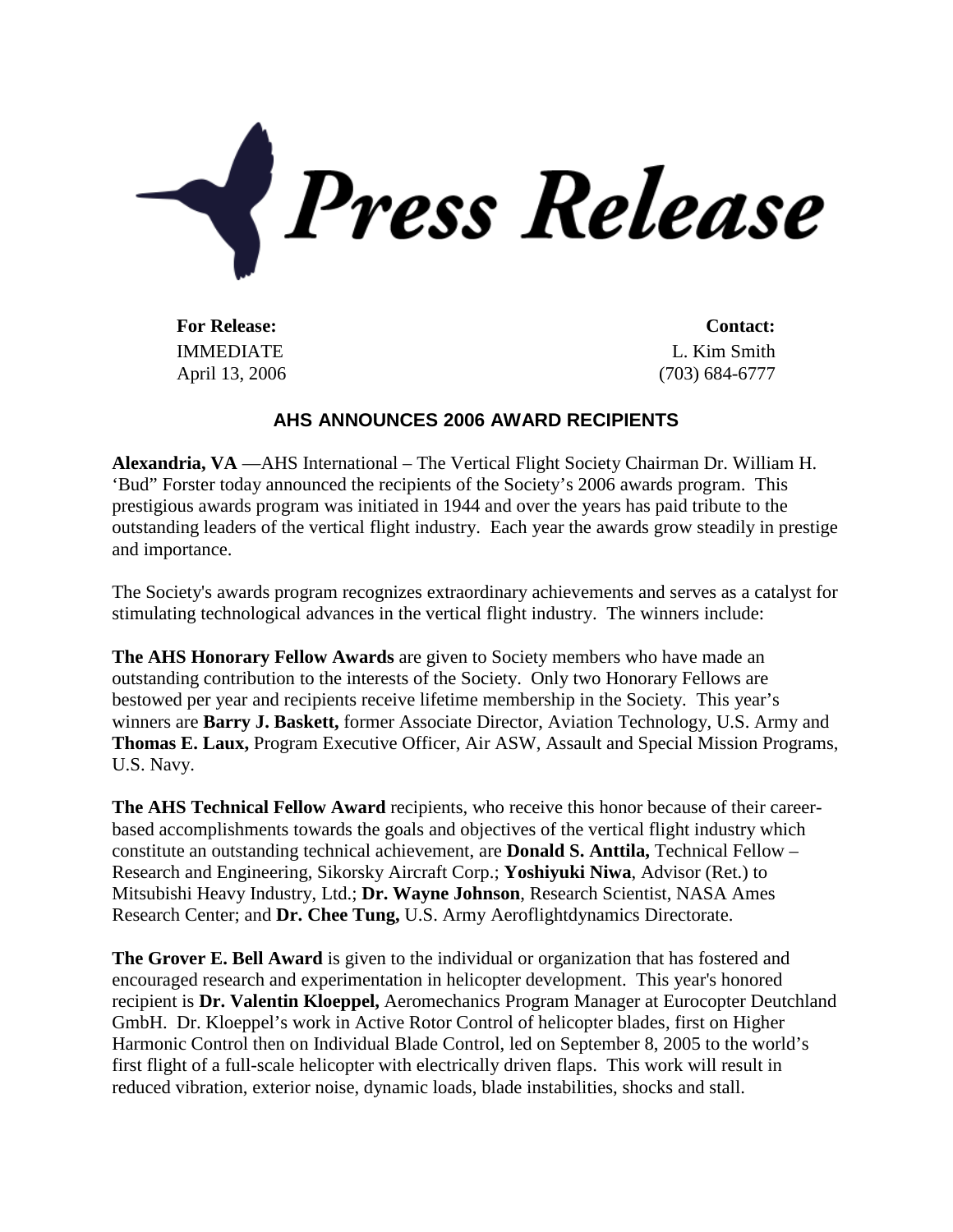This year's honoree for the **Howard Hughes Award** is the **Sikorsky Rotor Ice Protection System (RIPS) Development Team**. This team developed technology, system logic, and test techniques to provide all-weather capabilities for the S-92A, yielding significant improvements in passenger acceptance for helicopters, while improving helicopter productivity and safety. The Howard Hughes Award is given in recognition of an outstanding improvement in fundamental helicopter technology brought to fruition in the previous year.

**Jean Jacques Philippe,** who pioneered helicopter research activities at the French government research agency, ONERA, is this year's honored recipient of the **Dr. Alexander Klemin Award**. This prestigious award is presented for recognition of notable achievement in the advancement of rotary wing aeronautics. Until his retirement in 2005, Mr. Phillippe led all helicopter research activities at ONERA and supervised U.S. French research cooperation initiatives between the U.S. Army, NASA and ONERA.

**The Harry T. Jensen Award** is given in recognition of an outstanding contribution to the improvement of helicopter reliability, maintainability, safety or logistics support through improved design or technical achievement brought to fruition during the preceding year. This year the award is presented to the **Joint Advanced Health and Usage Monitoring System Advanced Concept Technology Demonstration Team, a joint Navy/Army project that added far reaching capabilities to military Health and Usage Monitoring Systems.** The team developed the first HUMS In-Flight Reporting System on operational military HUMSequipped aircraft.

**The Frederick L. Feinberg Award** is presented to the helicopter pilot or pilots that have made the most outstanding achievement in the previous year. This year's award is given to **U.S. Navy Blackhawks Squadron, HM-15,** which in 2005 performed disaster relief missions in Indonesia following the southeast Asia Tsunami, in New Orleans and the Mississippi Gulf Coast following Hurricane's Katrina and Rita, as well as earthquake relief operations in Pakistan following the October 8, 2005 earthquake which devastated that country.

**The Gruppo Agusta International Helicopter Fellowship Award** recognizes the most significant contributions to international vertical flight cooperation by an individual or group. Established in 1989, the award honors the memory of Paolo Bellavita whose career at Gruppo Agusta was marked by his dedication to furthering international cooperation in the world of vertical flight. This year's winner is **The Boeing/CIRA (Italian Aerospace Research Center) Team** for their significant achievements in advancing the process and procedures for icing prediction using state-of-the-art CFD codes.

**The Captain William J. Kossler, USCG Award**, which is given to the individual or organization that demonstrates the greatest achievement in practical application of the helicopter, is given to the **Army National Guard Aviation** which from August 28 through October 2, 2005 conducted disaster relief response in the Gulf Coast and New Orleans area in the aftermath of Hurricanes Katrina and Rita, saving 15,984 residents, evacuating 13,114 medical patients, transporting 59,886 displaced civilians to safe collection points, and delivering 6,246 tons of Meals-Ready-to-Eat (MREs) and bottled water to those in distress.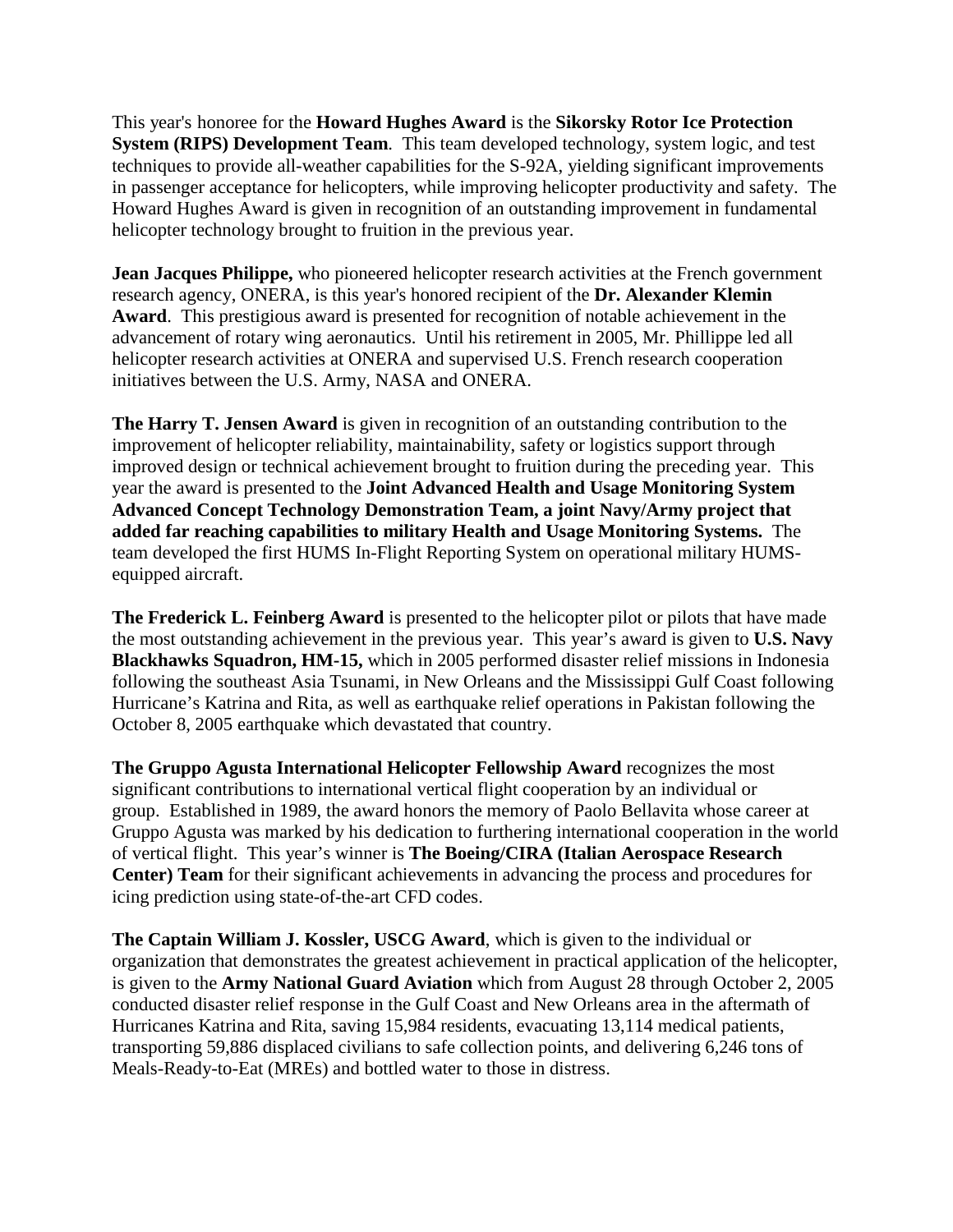**The Alexander A. Nikolsky Lectureship** is awarded to the individual who reflects the highest ideals, goals and achievements in the field of helicopter and V/STOL aircraft engineering and development. This year's recipient is **Franklin Harris,** former Vice President Engineering at Bell Helicopter Textron (Ret.). His lecture "No Accidents – That's the Objective" will be presented Tuesday, May 10, 2006, from 4:00 p.m. – 5:00 p.m. at the AHS 62nd Annual Forum and Technology Display, Phoenix Civic Center, Phoenix, AZ.

The Society's **François-Xavier Bagnoud Award** is given to **Dr. Anubhav Datta,** Assistant Research Scientist, University of Maryland. This award, which was established in 1992, recognizes outstanding contributions to vertical flight technology by a Society member under the age of thirty. The award honors the memory of a young helicopter engineer, Swiss citizen, author and rescue pilot who founded the AHS student chapter at the University of Michigan.

The **AHS Supplier Excellence Award,** created in 1995, is given to a supplier, which, through the quality, innovativeness and cost-effectiveness of its products, has made notable contributions within the vertical flight industry. This year the distinction goes to **The Honeywell Aerospace Electronic Systems Business Unit** for developing the Enhanced Ground Proximity Warning System (EGPWS) to improve pilot's situational awareness and helicopter safety.

**The Igor I. Sikorsky International Trophy** is given to the company (or consortium) which is the designer and builder of a pure helicopter establishing an official world record during the preceding calendar year in the official class E-1 categories prescribed by the rules of the Federation Aeronautique for maximum speed, altitude, distance or payload, or speed over a closed circuit distance. The 2005 winner of the Trophy is the Franco-German airframe manufacturer **Eurocopter,** whose production AS350B3 – piloted by test pilot Didier Delsalle – established a new altitude record on May 14, 2005 by landing on the summit of Mt. Everest.

The **John J. Schneider Historical Achievement Award** was established in 2003, in memory of vertical flight historian John J. Schneider. The award is given in recognition of distinguished achievement in encouraging appreciation of, and enhancing access to the history and legacy of vertical flight aircraft. The second recipient of this award is the **Sikorsky Historical Archives**, a team of dedicated volunteers who have preserved valuable rotorcraft history and created the Sikorsky Heritage Center where many of the historic archives may be viewed by the public.

The Society's **Robert L. Lichten Award** is given to J. S. Wilson for his paper "Turbulence Measurements on a 2D NACA 0036 with Synthetic Jet Flow Control." The Robert L. Lichten Award is given to an AHS member who has not previously presented the results of their work at any national meeting.

The **AHS Individual Member Sponsor Contest** Winner is **Professor J. Gordon Leishman** from the University of Maryland. The AHS Southwest Chapter is the winner of this year's **AHS Chapter Member Increase Contest**. The AHS Atlanta Chapter is the winner of the **AHS Chapter Member Percent Increase Contest**. The **AHS Every Member Get a Member Contest** winner is the AHS Philadelphia Chapter. We congratulate all of these vibrant, hard working members.